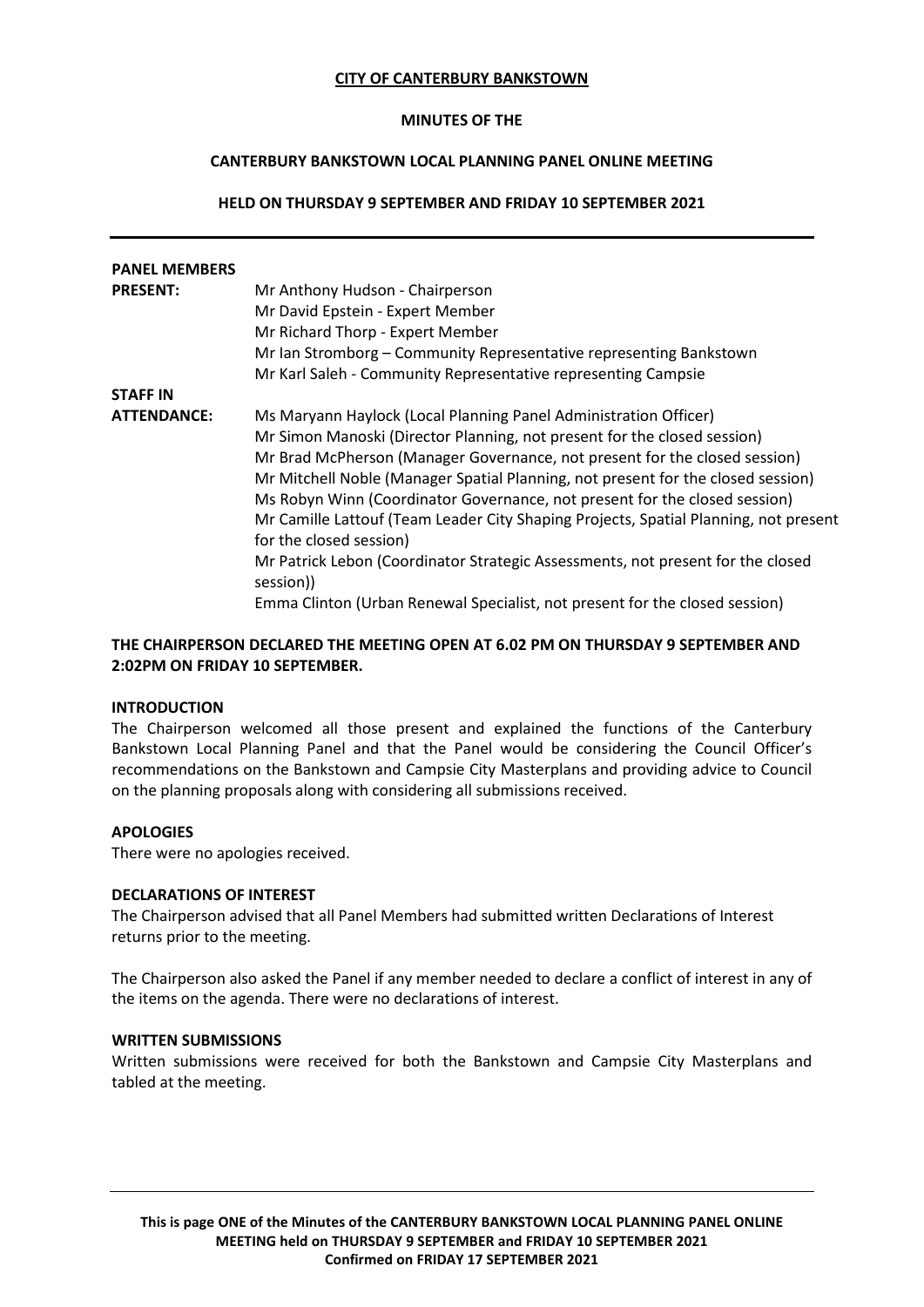### **PUBLIC ADDRESSES**

The following individuals addressed the Panel on Thursday 9 September 2021:

- Sophie Cotsis MP (Campsie)
- Charles Moses (Campsie)
- Shane Melky on behalf of Elie Safi (Campsie)
- Nubia Quiazua (Campsie)
- Jenny Zhang (Campsie)
- John Wynne (Campsie)
- Barbara Coorey (Campsie)
- Tony Owen representing J Group PM P/L (Campsie)
- Miled Nasr (Campsie)
- Christine Pape (Campsie)
- Mark (Yue Xiong ) Gu (Campsie)
- Carol Daoud (Campsie)
- Christopher Trimmer (Campsie)
- David Reynolds (Campsie)
- Simon Elias (Campsie)
- Trevor Sinclair (Campsie)
- Dr Shane Geha with Daniel McNamara (Campsie)
- Terry Ashcroft (Campsie)
- Angelo Candalepas (Campsie)

The following individuals addressed the Panel on Friday 10 September 2021:

- Russell King of UDIA NSW, GM of Policy, Research and Government Affairs Bankstown and Campsie)
- Jeanette Brockman (Bankstown and Campsie)
- David Waghorn representing Joseph Touma (Bankstown)
- Tony Owen representing Daniel McNamara (Bankstown)
- Jason Vuong (Campsie)
- Lachlan McInnis Campsie
- Dan Gocher ACCR submission (Bankstown)
- Dick Nugent (Bankstown)
- Will Wang (Bankstown)
- Bing W St Paul's Anglican Church (Bankstown)
- Dennis Markou (Campsie)
- Thomas C Bankstown Future Transit Link (Bankstown)
- Lachlan Sheehan (Bankstown)
- Tony Sukkar (Campsie)
- Nicholas Nasser representing Michael Nasser Bankstown
- Louis Heath (AE Design Partnership Campsie)
- Stephen Moore Campsie
- Grant Mistler Campsie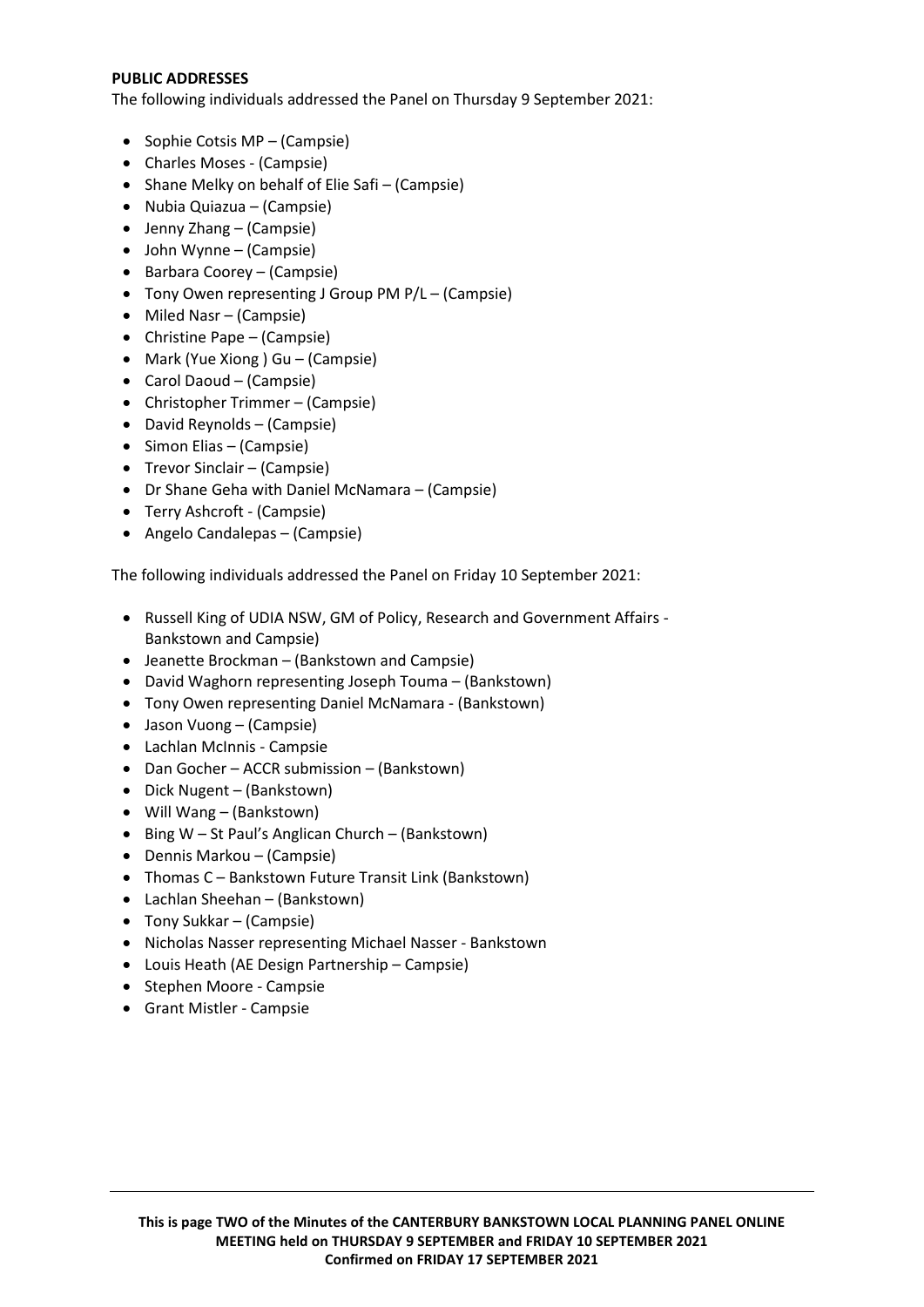#### **NOTES**

### **1 Site Visit**

Virtual site inspections of the areas were undertaken by the Panel due to the current Covid restrictions, prior to the public hearing.

# **2 Community Representatives**

Mr Ian Stromborg was the Community Panel Member present for the deliberation and voting for Bankstown City Centre Planning Proposal.

Mr Karl Saleh was the Community Panel Member present for the deliberation and voting for the Campsie Town centre Planning Proposal.

# **A GENERAL COMMENTS**

- (1) The Panel is considering two masterplans / planning proposals. The Bankstown City Centre Masterplan/Planning Proposal ('the BPP') and the Campsie Town Centre Masterplan/Planning Proposal ('the CPP' and together 'the PPs').
- (2) There are a number of matters to note from the outset about the Panel's consideration of the PPs as follows:
	- (a) The State Government has directed that local planning panels provide advice to the Council about major planning proposals. The Panel's role therefore is to consider the proposed recommendations and determine what advice will be given to the Council about the PPs. The Council will determine whether PPs are sent to the Department to seek a gateway determination.
	- (b) The Panel acknowledges the extensive work that has taken place in preparing the PPs which are clearly necessary and critical for the future of the Bankstown city centre and the Campsie town centre. There are many good ideas and opportunities articulated in the PPs and the local communities should benefit from the growth and development of these areas in future.
	- (c) It follows that the Panel generally supports the proposed changes in both PPs.
	- (d) The Panel has been advised that
		- (i) the PPs do not make any changes to existing heritage items or heritage conservation areas and will not create any new heritage items or heritage conservation areas as these matters will be the subject of a separate and whole council area planning proposal, and
		- (ii) State Government Authorities (education, health and transport) have been consulted and are aware of the extent of proposed population changes to the two centres envisaged from the PPs and these Authorities will again be formally consulted at the public exhibition stage.
- (3) It is acknowledged that the proposed changes arise out of and are consistent with the Greater Sydney Commission's and the Council's strategic planning for Campsie and Bankstown as set out in the sections 1.4 "Setting the Scene" in the master plans.
- (4) The Panel also notes the engagement activities that took place prior to the public notification of the draft masterplans in March- June 2021 as set out in schedule 'A" below.
- (5) The Panel heard references to various ICAC inquires. The Panel is of the view that these references are not relevant to the Panels consideration of the PPs.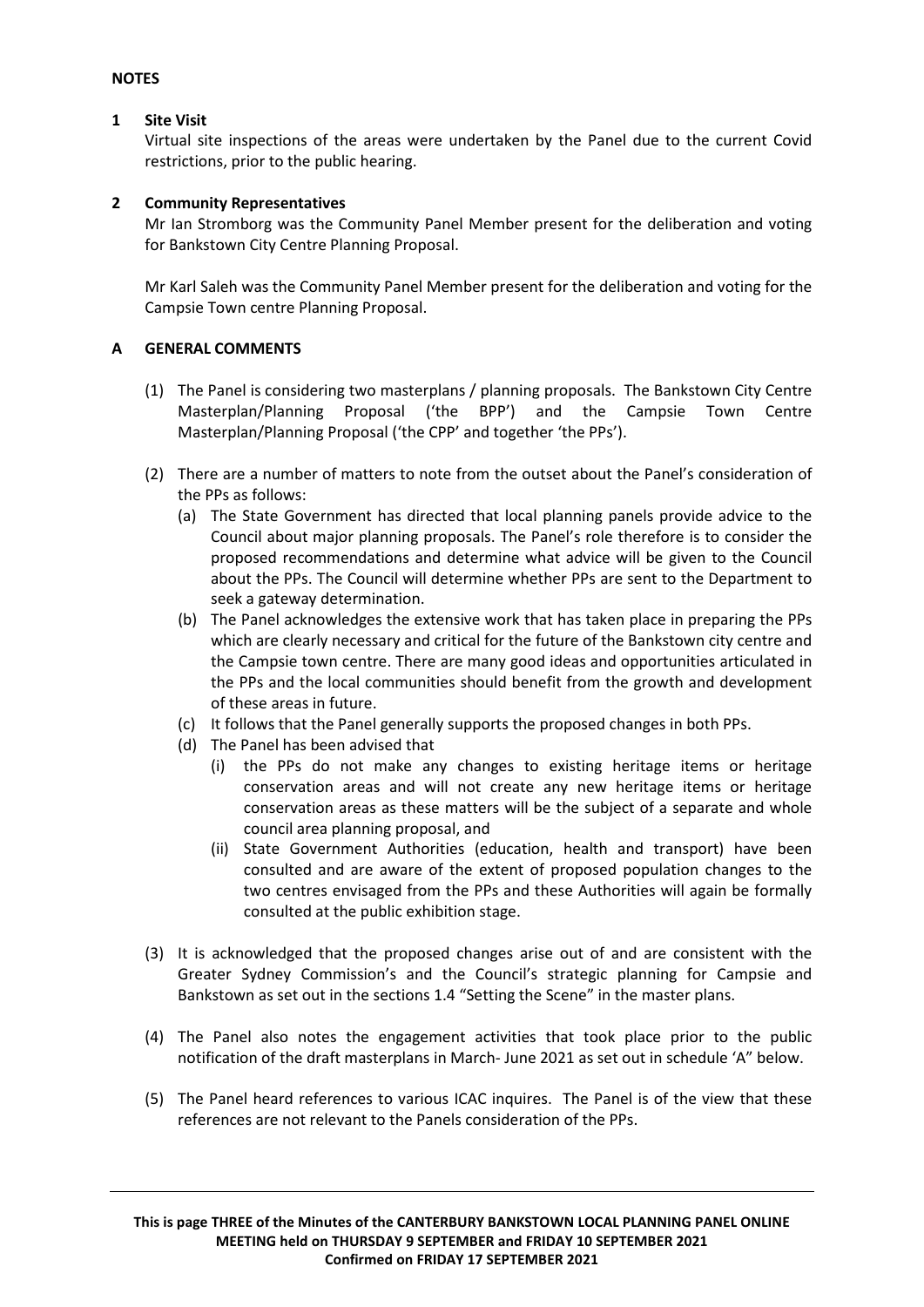# **B CAMPSIE PP**

- (6) However, despite the above the panel would like to see an improved public response (whether positive or negative) to the CPPs so the Panel recommends that before any gateway determination there be further public involvement as part of the early engagement of the CPP including the changes to what was previously notified this year.
- (7) The reasons for this are:
	- (a) The report notes that there were 42 survey contributors to the draft CPP 43% (18 people) said 'Hits the mark'; 21% (9) 'don't like it' and 36% (15) said 'needs work'. This means only 18 residents were in favour and 24 residents were not in support.
	- (b) Even taking into account any usual low public response, this response (whether positive or negative) from the public about a plan proposing such major changes appears to be too small which means the consultation may not have been very successful. Further, of the submissions received a lot were not in support which again may suggest that the many attempts by Council to engage the community produced very limited enthusiasm. Perhaps it was due to the Pandemic, or possibly some factor such as trust or fear in Government Authority, but the result indicates that very few residents at this time are in favour of the new Town Centre.
	- (c) The proposed changes to Campsie's short and long term development are extensive, a lot of which is in a fairly confined area a large part of which is longstanding lower density residential.
	- (d) The changes proposed in the CPP (and in the BPP) are technical and complicated and may not be easily understood by the public (this is not a criticism only a fact of planning).
	- (e) Some additional information could be obtained to test and explain some of the assumptions and projected impacts (see below).
	- (f) This extra material will assist in engaging with the community and ensuring that there has been full community consultation in the long term of the project.
	- (g) The current Covid situation especially in Canterbury- Bankstown is a real and live distraction for achieving community engagement in council strategic planning, which ordinarily can be a difficult exercise.
	- (h) Following from (g) above there was only a small period of time for the community to respond to the Panel's agenda.
- (8) In summary the Panel is concerned that it cannot confidently conclude that the public and more specifically the existing Campsie landowners and occupants, have or should have a sufficient understanding of the proposed development changes in the CPP. The opportunity for further consultation should be seen as a positive step towards achieving even greater community engagement and ownership and thereby more confidence in the relevance and efficacy of the CPP.
- (9) As noted above the Panel considers it is worth making a further attempt to 'engage the community' before gateway.
- (10) This could be more by illustration than by words including the preparation of a scale model. The suggestion is to have a combination of physical models (at a scale of 1: 500) of parts of Campsie together with digital 3D modelling. Such models would give a genuine impression of all of the various changes that would permit cross reference to other parts of Campsie that are not included in the model. This would assist in understanding the "Intensification Strategy Map" which is fundamental to the CPP.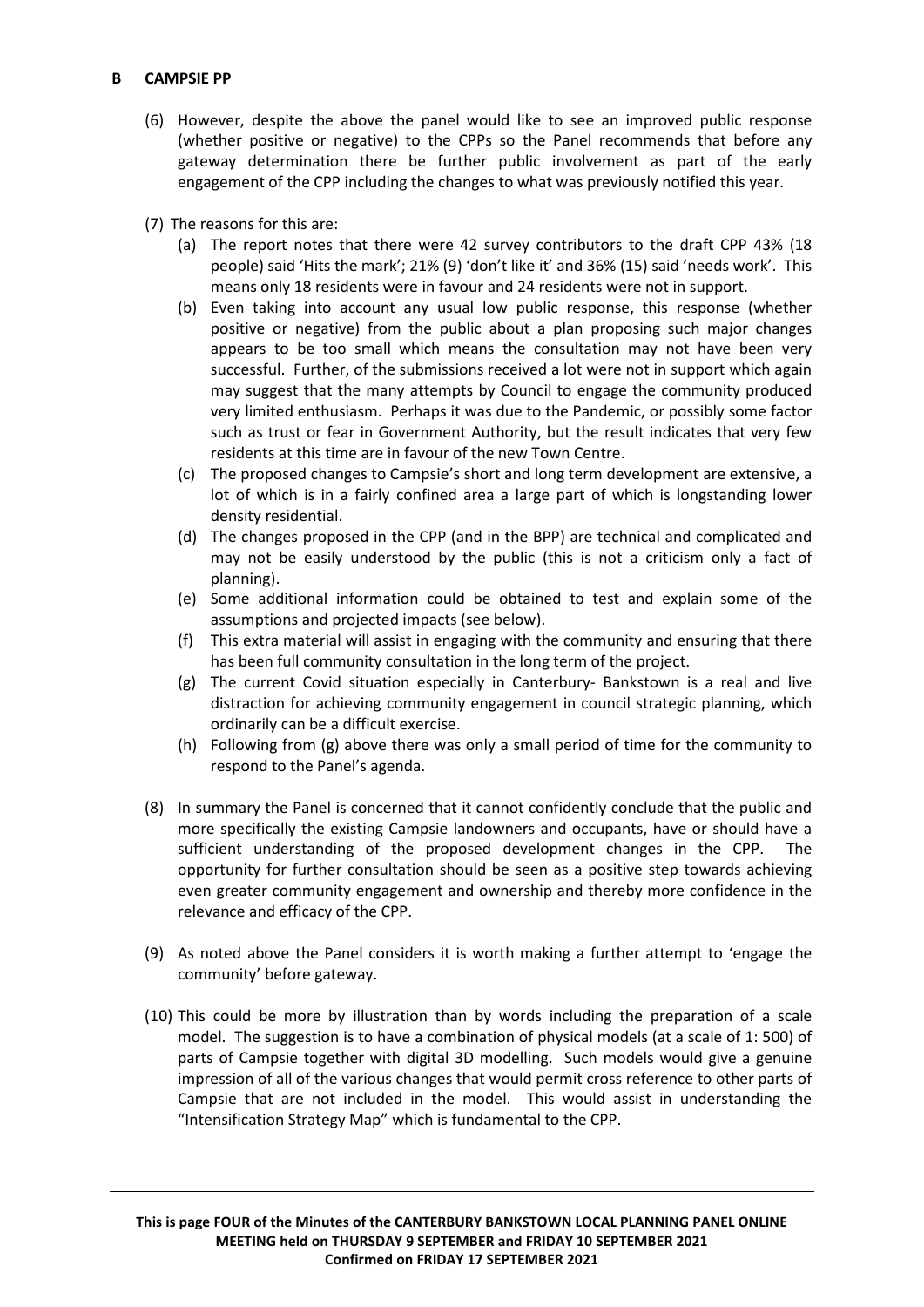- (11) The models would show the proposed changes in height and form and be located in a readily accessible place close to the centre of Campsie (or if that proves too difficult, located at Council premises in Bankstown at the Library or perhaps at Council offices).
- (12) The intent is that it would be available for a period of at least six weeks when there are no (or substantially less) Covid 19 restrictions in operation, and that the community be given the opportunity to have sessions with translators in attendance in addition to council officers. Ideally, there would be sessions arranged in concert with community language groups, with some written material and the ability to respond (all in the selected language of the day).
- (13) Further, the commercial blocks that are already the subject of proposals could be included - even as 'provided' by the proponents.
- (14) The masterplan has a very large number of moves, directions and ideas which means it is quite daunting to comprehend and respond. As part of the next notification questions to the public could be simplified.
- (15) For example based on an assumed or better understanding of the CPP the type of questions could be:
	- (a) Does the community support the idea of the Intensification
		- i. within walking distance of the Metro Station? (400m)
		- ii. within walking distance of key open spaces?
	- (b) Does the community support low intensification of areas between town centre and the river and the hospital?
	- (c) Does the community support no intensification maintain existing built form controls in special character and low density areas?
- (16) Another suggestion could be the engagement of a specialist community consultation expert firm to help co-ordinate this further public consultation.
- (17) The Panel heard from a number of affected residents from the Dryden Street acquisition proposals. They were opposed to the acquisition by the Council. The Panel notes Council's advice that while these sites are to be included on the acquisition map the Council did not have current plans to compulsorily acquire the sites and were planning to seek to acquire the sites as they came up for sale in the future.
- (18) The Panel is of the view that this approach is too uncertain for both the land owners and for the public in realising the future open space benefit to be obtained from acquiring the sites.
- (19) Other avenues to explore with future development may include the use of setbacks and footpath widening to provide more localised open space with trees, play areas for kids, casual seating and meeting spaces etc. Perhaps the existing small park at the south end of Dryden Street could be upgraded as well. The above to form part of any existing or future public domain plan for the area.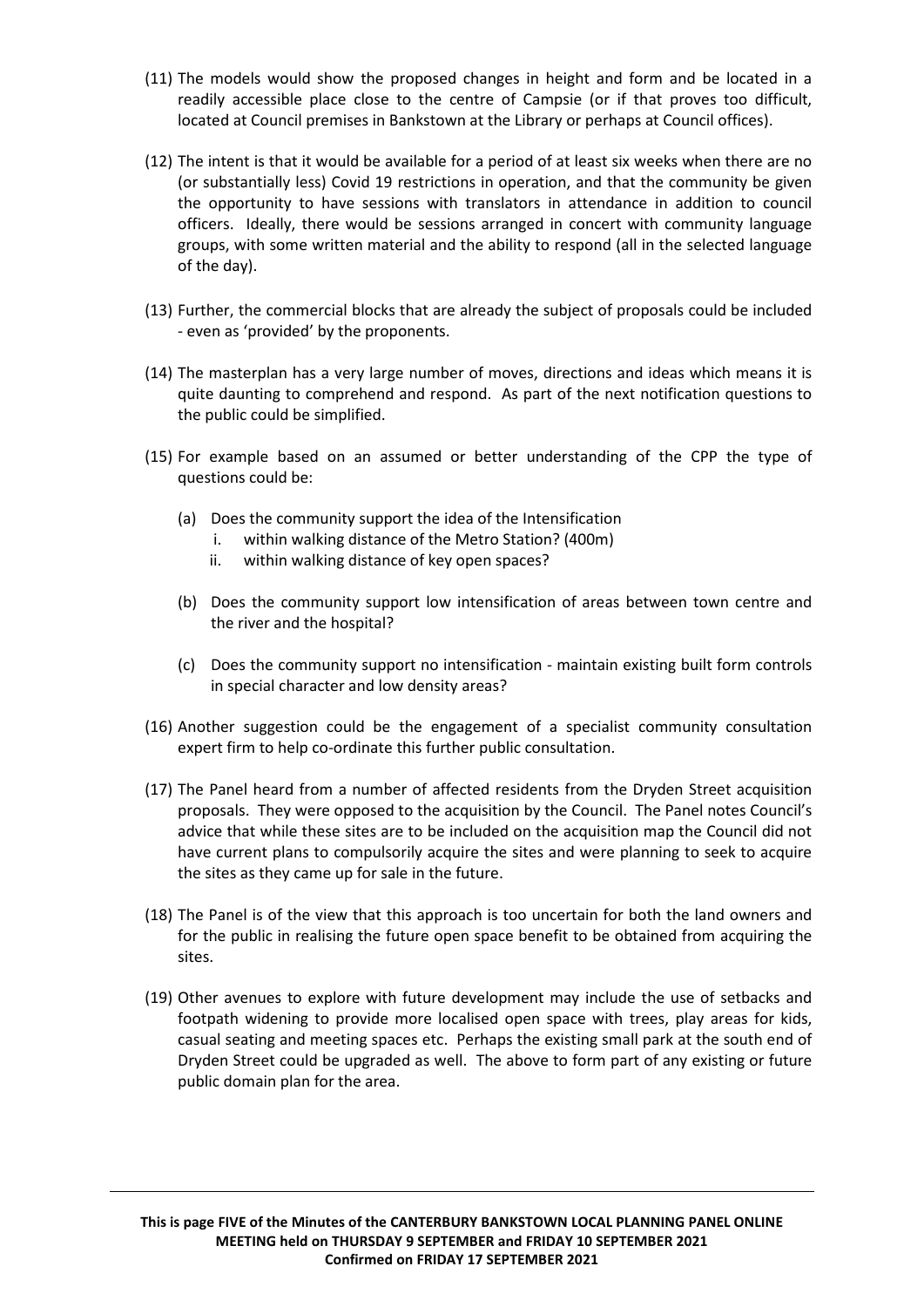- (20) The Panel also supports a focus on upgrading and improving the currently available parks and open spaces - Tasker Park, Cooks River and its banks, Carrington SQ and ANZAC Park as well as Lofts Gardens. Perhaps Lofts Gardens can be increased in size beyond what is shown already in the CPP.
- (21) While the existing parks may support residents from other areas, any improvements to these parks as well as proposed extensions to the open space network such as the upgrading of the Cooks River foreshore and banks are supported by the Panel (noting also that the proposed Cooks River activation comes as a result of introduction of apartment buildings up to 8 storeys in height).
- (22) The Panel also notes in relation to open space that new development standards under the ADG require more open space, both private and communal, than what exists in older apartment blocks. Therefore as the population increases and new RFB's are built, the amount of open space within each development (and within the public domain if the above strategies were adopted) should be more than what one would find in existing residential unit blocks (noting that many of the older RFBs do not even have private balconies).
- (23) The Panel also assumes that there will be appropriate provisions in the DCP to promote and require site and immediate public areas tree planting and general landscaping enhancement.

# **C THE B6 ZONED "HOSPITAL" AREA**

- (24) The Panel heard a number of submissions from owners in this area. In summary the submitters did not support the proposed B6 zone and requested that the existing zoning remain in place.
- (25) The objective of providing an area incidental to and in support of the hospital is clearly an appropriate objective if the assumption is made that the hospital is to remain and continue to be an integral part of NSW Health's plans for the future.
- (26) While the Panel has noted that NSW Health has been consulted about this area the Panel's concern is that there is insufficient community confidence about the future of the hospital.
- (27) The Panel suggests that Council request clear written confirmation from NSW Health about the future plans for the hospital including some time line and commitment to funding so that this letter could be part of any further public exhibitions both as suggested by the Panel and as part of the future post gateway public exhibition. If this cannot be provided by NSW Health then this zoning may need to be reconsidered.
- (28) In relation to comments about Council rates changing, the Panel has been informed that any current residential rates would only change if the residential use changes to a commercial use because rates are based on actual usage not proposed usage.

# **D BANKSTOWN PP**

- (29) The Panel is of the view that the Bankstown PP could proceed forward subject to the recommendations and the Panels comments below about Specific Sites and the public domain.
- (30) The BPP should include a more detailed study of the public domain, built form and building interface associated with the 2 north south streets, Chapel Road and Restwell Street, The Appian Way. This should be prepared for the purposes of informing the DCP.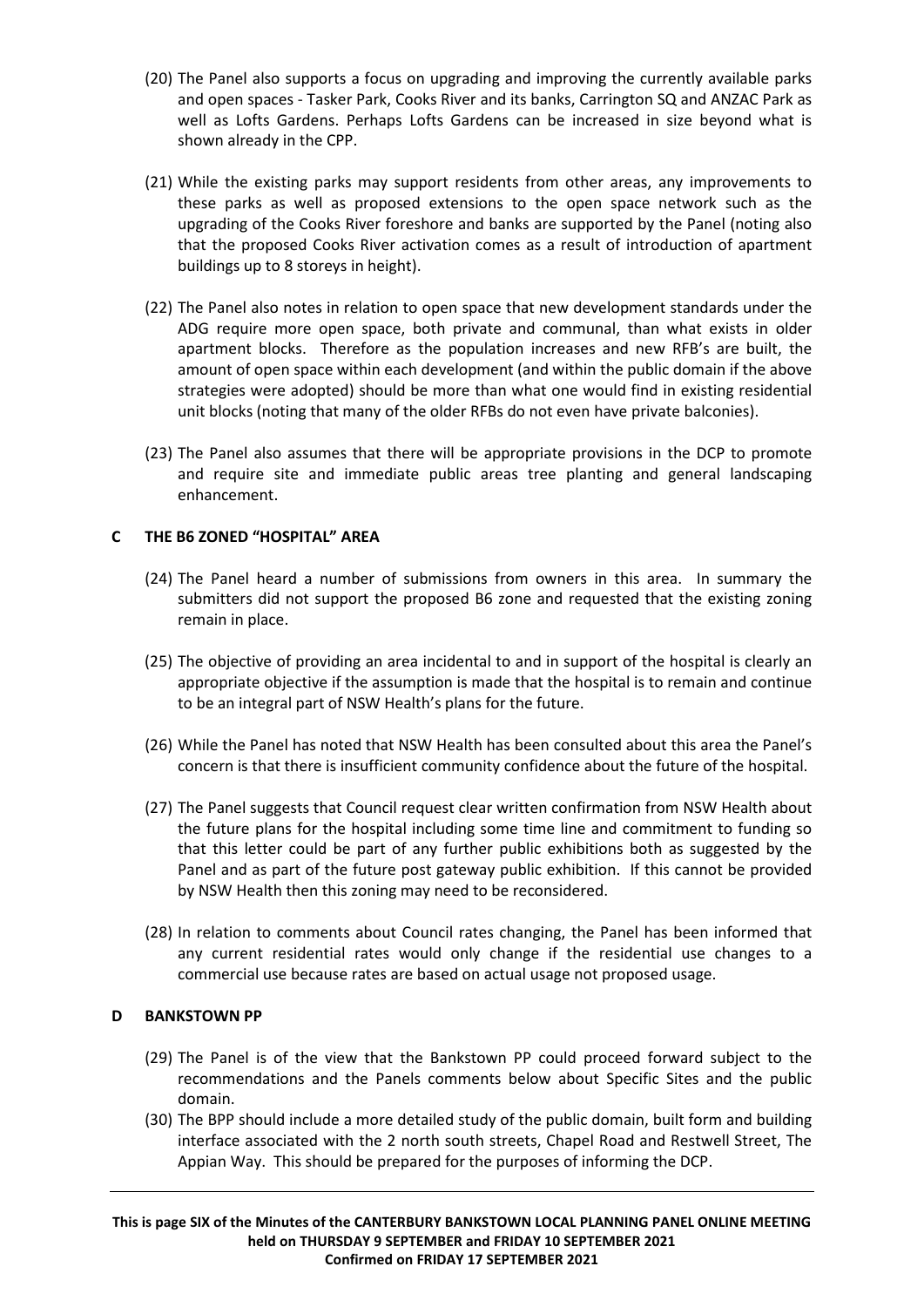### **E SPECIFIC SITES for the PPs**

- (31) The Panel heard from representatives for a number of specific sites most of which requested changes to FSR / height to increase the development potential of the sites.
- (32) The Panel notes the advice from the Council officers that some of the submissions included new suggestions and reasons for proposed changes to the PPs for some of these sites.
- (33) The Panel is not in a position to specifically and properly analyse each of the site proposals in the strategic context of the PPs.
- (34) However, the Panel suggests, and the council officers have agreed, that all of these submissions be closely reviewed in conjunction with the owners to determine if there is any scope to make changes to the proposed controls for the specific sites.
- (35) The Panel agrees with the Anglican Church site (BPP) being redeveloped.

# **F MISCELLANEOUS**

- (36) The Panel agrees that a draft DCP and s7.11 contributions plan be exhibited with the PPS post gateway.
- (37) The Panel agrees that the studies referred to in the Council officers' recommendations be carried out as suggested.

# **G RECOMMENDATIONS /ADVICE TO COUNCIL**

# **(1) CAMPSIE PP**

- (a) Council carry out discussions with specific site landowners that addressed the Panel to review issues raised.
- (b) Council request further written confirmation from the State Government about Canterbury Hospital (as referred to in paragraph 27 above).
- (c) Council engage in a further public notification / exhibition for the Campsie PP prior to sending the CPP to the Department for a gateway determination as referred to in discussion above.
- (d) Completion of the following studies prior to submission for Gateway:
	- i. Independent Flood Review, to confirm consistency with Section 9.1 Direction 4.3 Flooding;
	- ii. Land Use Safety Study, to ensure appropriate mitigation measures are considered (if any) in relation to high pressure pipelines located alongside the Cooks River;
	- iii. Preliminary Contamination Assessment, to confirm consistency with Section 9.1 Direction 2.6 – Remediation of Contaminated Land.
- (e) Council prepares a Development Control Plan to implement the Master Plan that is exhibited concurrently (together with relevant contributions plan) with the Planning Proposal.
- (f) Council integrates existing Planning Proposals set out in this report into the Campsie Town Centre Master Plan.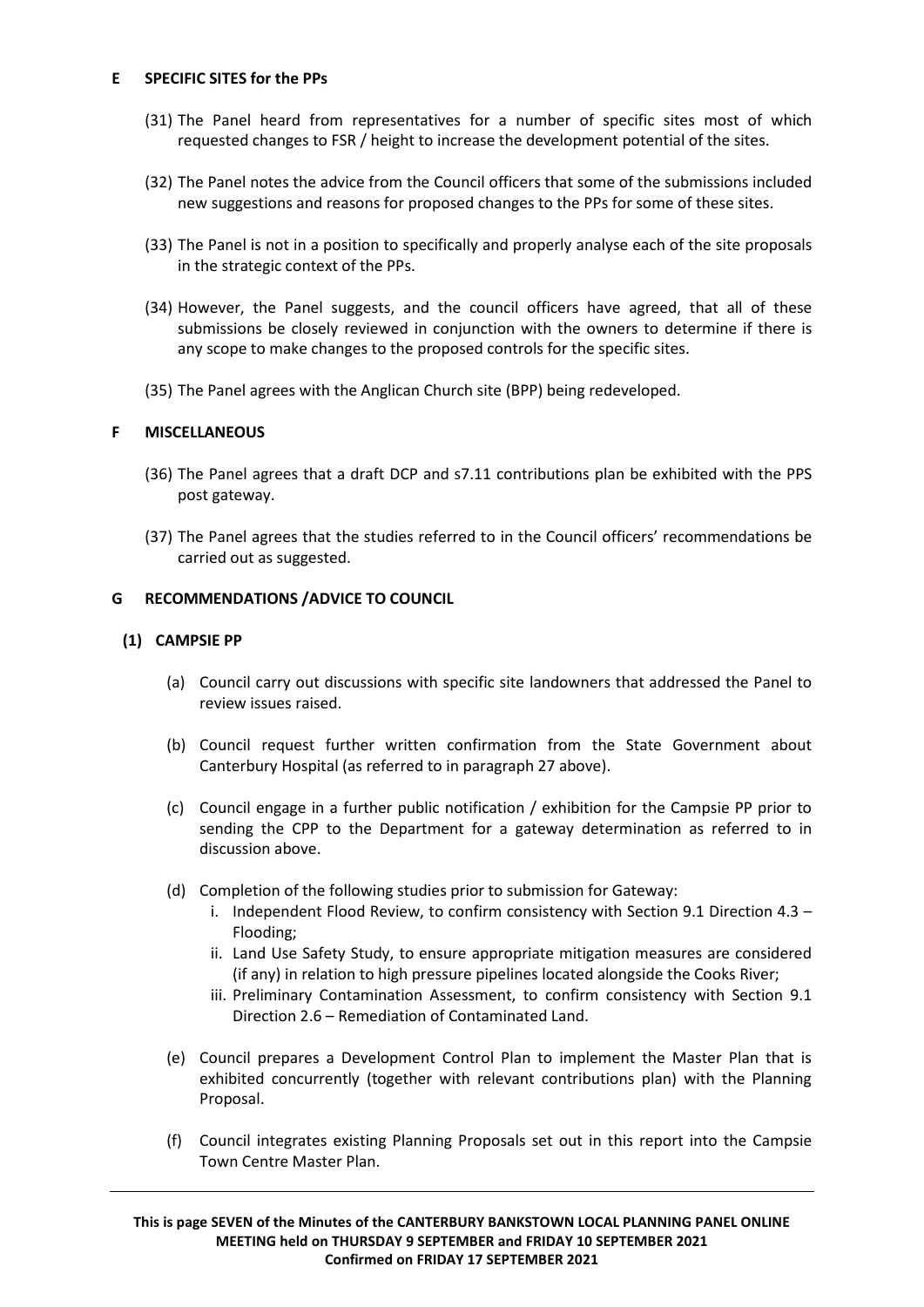# **(2) BANKSTOWN PP**

- (a) Council prepares and submits a Planning Proposal to amend the draft Canterbury Bankstown Local Environmental Plan 2021 for Gateway that implements the Bankstown City Centre Master Plan, subject to:
	- (i) carrying out discussions with specific site landowners that addressed the Panel to review issues raised,
	- (ii) preparation of draft LEP Amendment maps to include with the Planning Proposal, and
	- (iii) implementation of the following studies prior to submission for Gateway:
		- **Independent Flood Review, to confirm consistency with Section 9.1 Direction** 4.3 – Flooding;
		- **Preliminary Contamination Assessment, to confirm consistency with Section** 9.1 Direction 2.6 – Remediation of Contaminated Land.
- (b) Council prepares a Development Control Plan to implement the Master Plan that is exhibited concurrently (together with the relevant contributions plan) with the Planning Proposal.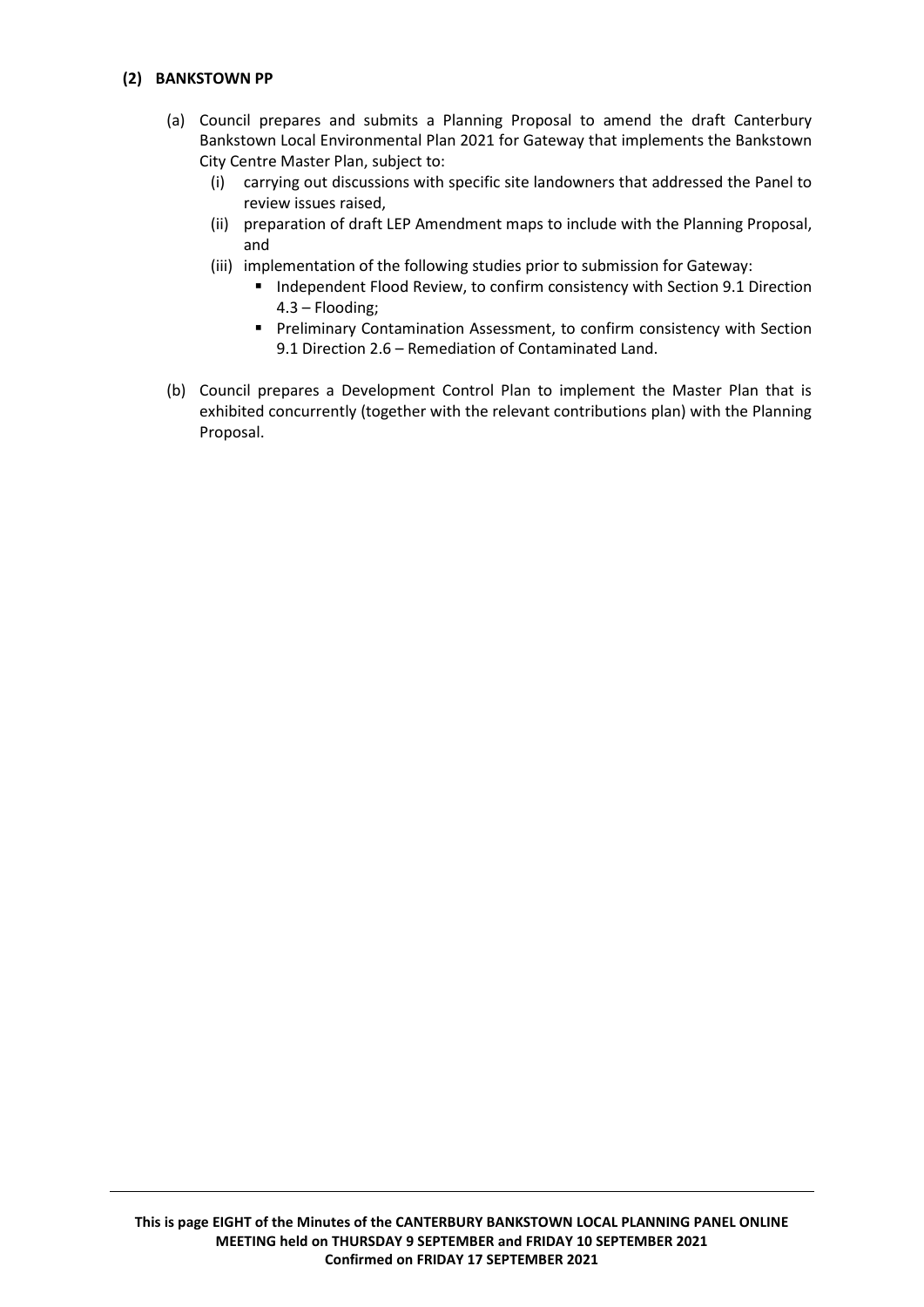# **SCHEDULE"A"**

# **Chronology of engagement activities undertaken prior to March 2021**

The table below provides a chronology of engagement activities prior to notification of the full draft Master Plan in March 2021. It is noted that engagement begun with the community before drafting of the Master Plan to ensure maximum community input and feedback was received to inform the Master Planning process.

| Date                                  | <b>Activity</b>              | Intent                                                                         |
|---------------------------------------|------------------------------|--------------------------------------------------------------------------------|
| July to August 2020                   | Community survey             | Online surveys for the community to                                            |
|                                       |                              | inform Council of their vision and                                             |
|                                       |                              | priorities for Campsie and Bankstown.                                          |
| July to September 2020                | Targeted engagement with     | This was advertised on Council's                                               |
|                                       | workers and students in the  | website, and by directly reaching out to                                       |
|                                       | <b>Bankstown and Campsie</b> | educational institutes in both centres                                         |
|                                       | centres                      | and the business community.                                                    |
| July 2020 to date (September<br>2021) | Call an expert service       | This service has been advertised on<br>Council's engagement website, and has   |
|                                       |                              | allowed the community to call the                                              |
|                                       |                              | Strategic Planning Officers responsible                                        |
|                                       |                              | for the Master Plan directly. This has                                         |
|                                       |                              | included access to non-English speaking                                        |
|                                       |                              | staff when requested. This option                                              |
|                                       |                              | commenced in July and has not been                                             |
|                                       |                              | turned off.                                                                    |
|                                       |                              |                                                                                |
|                                       |                              | Many of the speakers that presented                                            |
|                                       |                              | over the last two days have called this                                        |
|                                       |                              | service multiple times.                                                        |
| October to November 2020              | Interactive mapping          | An online tool was published allowing                                          |
|                                       |                              | the community to present issues,                                               |
|                                       |                              | opportunities and ideas to the Master                                          |
|                                       |                              | Planning team about both centres using                                         |
|                                       |                              | a map. This tool was advertised via<br>Council's social media channels and via |
|                                       |                              | posters at both stations.                                                      |
| April 2020 to present                 | Government agency            | See overview below.                                                            |
|                                       | engagement                   |                                                                                |
| July to September 2020                | Early landowner engagement   | Letters were sent out to landowners in                                         |
|                                       |                              | each study area to give them the                                               |
|                                       |                              | opportunity to provide ideas and                                               |
|                                       |                              | responses for the Master Plans based                                           |
|                                       |                              | on the directions of the adopted Local                                         |
|                                       |                              | <b>Strategic Planning Statement. This</b>                                      |
|                                       |                              | process occurred before the Master                                             |
|                                       |                              | Plan drafting had commenced,                                                   |
|                                       |                              | providing the opportunity for ideas and                                        |
|                                       |                              | concerns to be considered in the                                               |
|                                       |                              | drafting process.                                                              |
|                                       |                              |                                                                                |
|                                       |                              | In addition, planning proposal<br>applicants were met with multiple times      |
|                                       |                              | through this process (with a probity                                           |
|                                       |                              | referee) to provide opportunities to                                           |
|                                       |                              | discuss their specific proposals and                                           |
|                                       |                              | submissions through this process.                                              |